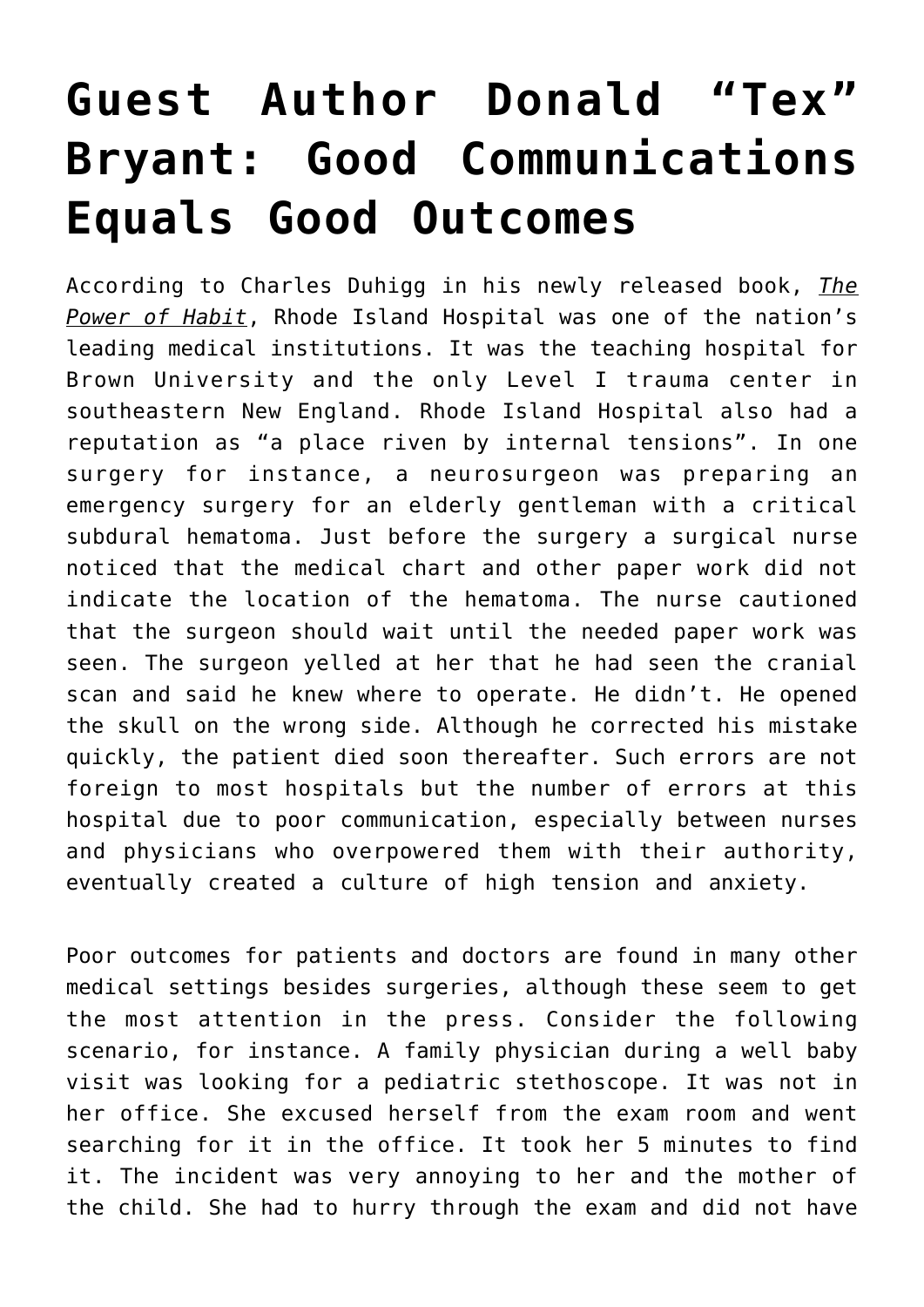as much time as she needed to talk to the mother. There were no serious consequences from this visit but the outcomes were not optimal either. The mother lost a bit of trust in the doctor that day.

Besides the failure to communicate adequately with the mother, the misplaced stethoscope is also a failure to communicate with staff. With good communication habits at the ambulatory site there likely be good organization too: a place for everything and everything in its place. Good routines and habits would emerge and time spent with patients would improve. Outcomes would improve. Doctors and staff would be more satisfied with their work.

What, then, are some characteristics of good communication? One is that each staff member has the opportunity in the right setting to express his or her opinion about how a particular process could be improved or how patient safety could be improved. Being able to express oneself is not enough, though. Leadership must make sure that good ideas for improvement and safety are implemented in a timely manner. The person who made the suggestion should be recognized.

Another characteristic of quality communication is that time is set aside for staff meetings to address suggestions brought to the attention of leaders at the site. For instance, in the ambulatory setting described above, the physician can suggest to the office staff director that something should be done about making sure that physicians need not leave their office during a patient encounter to look for missing supplies or the physician as leader in the office can call the meeting. Meetings such as these should be scheduled regularly; other issues other than processes and safety can be addressed. For instance, meetings can be used for training, such as for EMR implementation.

Team meetings are a good place for problem solving using effective communication. To be effective they must be well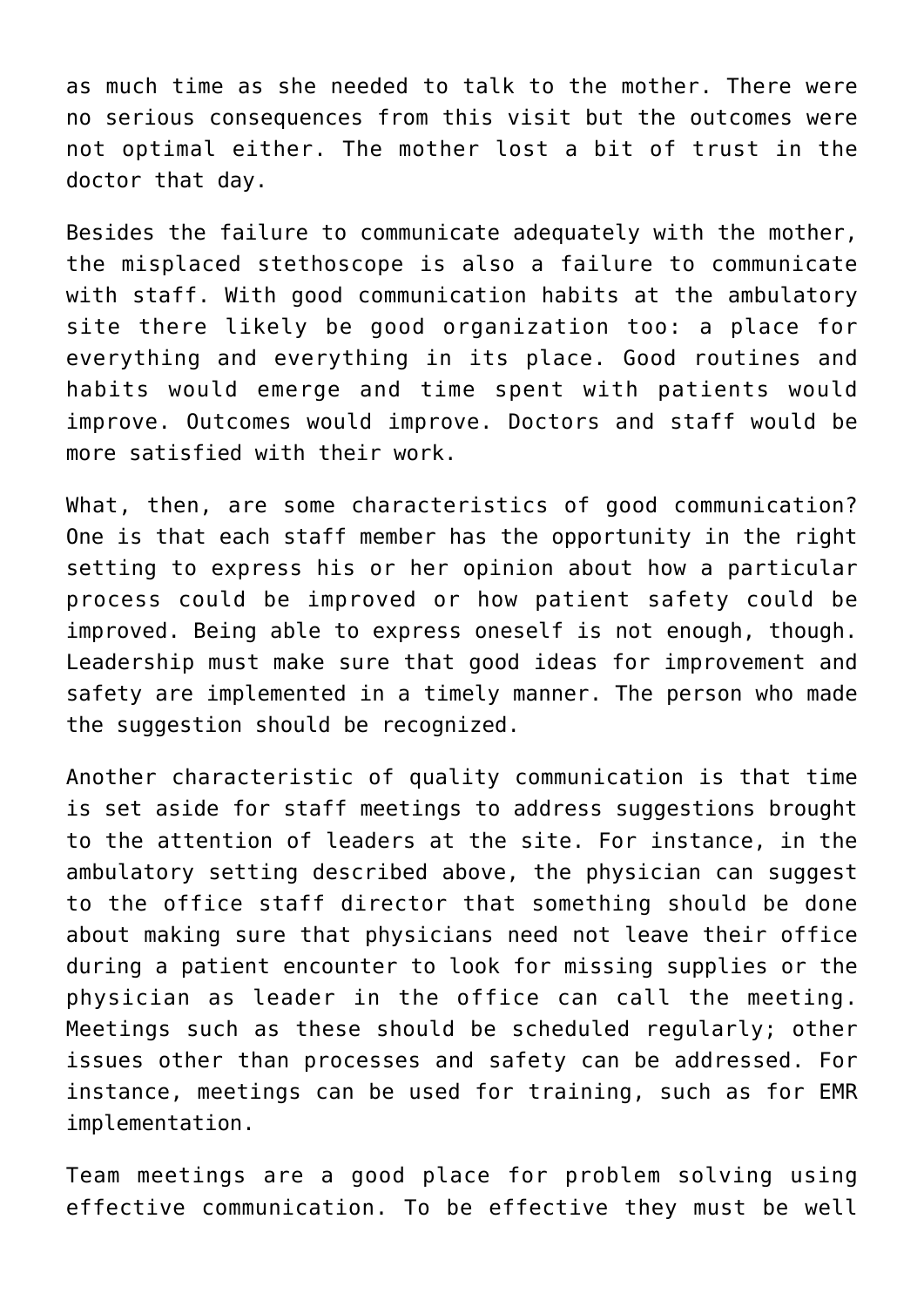organized and run. Based upon my experience in working with a variety of teams in a variety of settings and based upon discussions with colleagues along with research, I believe that there are several elements that are necessary for effective team meetings. These are:

- Strong leadership
- Preparation
- An agenda
- Staying focused
- Participation by all members
- Decision rules
- A time limit

Keeping focused is not always easy. There can be staff members who distract or disturb the meeting. Team leaders should be alert for distractors and quickly refocus the group. The *Wall Street Journal* listed a few of the types of distractors recently in an article titled "Meet the Meeting Slayers". One is the "know-it-all". This person keeps promoting his own ideas and will not consider the ideas of others. There is also the "naysayer"; this person tends to shoot down most ideas. Another is team member who tends to drift off to other topics, such as the birth of a child or grandchild.

As you can see there are many skills required of a team leader. Besides controlling disruptions, he must also encourage all to participate. Someone who may be timid to speak should be encouraged; his or her idea may be one of the most innovative and important. When I am leading a meeting before I close discussion of a topic I make sure that I personally address any who have been quiet and ask if they have any comments. If not, I may ask them to summarize the previous discussion so that they will be involved.

As you can tell, communication is very important at medical sites. There are many benefits to effective and ongoing communication—optimal outcomes for patients, satisfaction